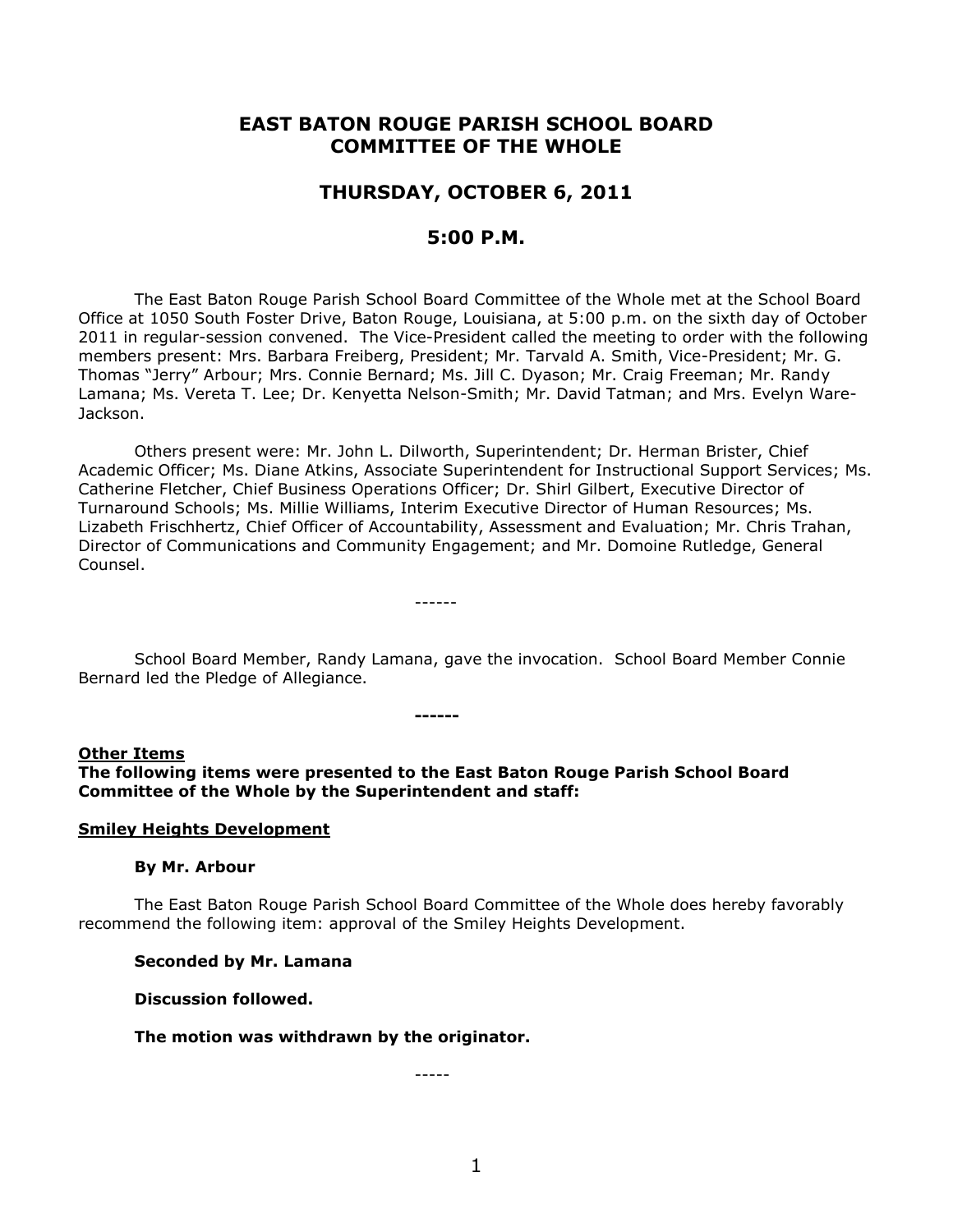## **Baton Rouge Magnet High School Foundation**

## **By Mrs. Freiberg**

The East Baton Rouge Parish School Board Committee of the Whole does hereby favorably recommend the following item: approval of the Baton Rouge Magnet High School Foundation Donor Recognition Policy.

## **Seconded by Ms. Dyason**

## **The motion was favorably recommended.**

-----

## **School Operations Items**

## **The following items were presented to the East Baton Rouge Parish School Board Committee of the Whole by the Superintendent and staff:**

## **Resolution**

## **By Ms. Lee**

The East Baton Rouge Parish School Board Committee of the Whole does hereby favorably recommend the following item: adoption of a Resolution proclaiming October 17-21, 2011, as "National School Bus Safety Week" and "Bus Driver Appreciation Week."

## **Seconded by Mrs. Ware-Jackson**

## **Discussion followed.**

## **The motion was withdrawn.**

## **The following motion was made:**

## **By Mr. Arbour**

The East Baton Rouge Parish School Board Committee of the Whole does hereby refer the following item to the East Baton Rouge Parish School Board without recommendation: adoption of a Resolution proclaiming October 17-21, 2011, as "National School Bus Safety Week" and "Bus Driver Appreciation Week."

## **Seconded by Mr. Tatman**

## **Approved for referral to the Board without a recommendation by a vote of all the members.**

**------**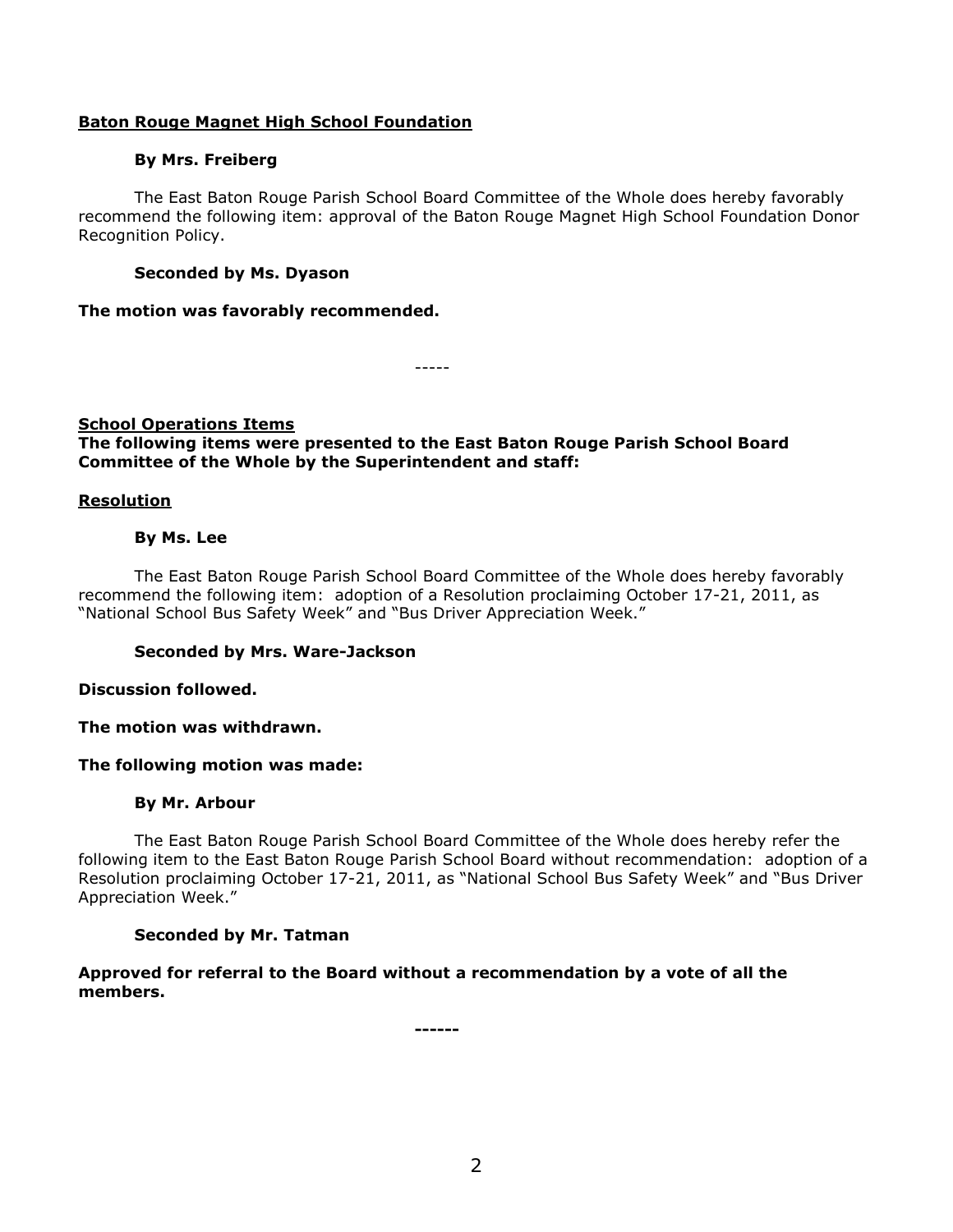## **Authorization for Staff to Advertise, Accept Low Bids Meeting Specifications, and Make the Award of a Contract for the Demolition of Mohican Center**

## **By Mr. Freeman**

The East Baton Rouge Parish School Board Committee of the Whole does hereby favorably recommend the following item: authorization for staff to advertise, accept the low bid meeting specifications, and make the award of a contract for the demolition of Mohican Center, or reject any and all bids for just cause in accordance with the Louisiana Public Bid; Louisiana Revised Statutes, Title 38; Chapter 10.

## **Seconded by Mrs. Bernard**

## **Discussion followed.**

## **The following substitute motion was made.**

## **By Mr. Arbour**

The East Baton Rouge Parish School Board Committee of the Whole does hereby favorably recommend the following item: authorization for staff to advertise, accept the low bid meeting specifications, and make the award of a contract for the demolition of Mohican Center, or reject any and all bids for just cause in accordance with the Louisiana Public Bid; Louisiana Revised Statutes, Title 38; Chapter 10 and present the information to the Oversight Committee to fund through the Tax Plan. If the Oversight Committee will not fund through the Tax Plan then the item will be funded through the General Fund Budget.

## **Seconded by Mr. Tatman**

## **The vote on the substitute motion was as follows:**

| <b>Yeas: (10)</b> | Mr. Arbour, Mrs. Bernard, Mr. Freeman, Mrs. Freiberg, Mr.<br>Lamana, Ms. Lee, Dr. Nelson-Smith, Mr. Smith, Mr. Tatman, and<br>Mrs. Ware-Jackson |
|-------------------|-------------------------------------------------------------------------------------------------------------------------------------------------|
| <b>Nays: (1)</b>  | Ms. Dyason                                                                                                                                      |
| Abstained: (0)    | <b>None</b>                                                                                                                                     |
| Absent: (0)       | None                                                                                                                                            |

**The substitute motion was approved for referral to the Oversight Committee with a favorable recommendation.**

**------**

## **Authorization for Staff to Advertise, Accept Low Bids Meeting Specifications, and Make the Award of a Contract for the Demolition of Alsen Center**

**By Mr. Arbour**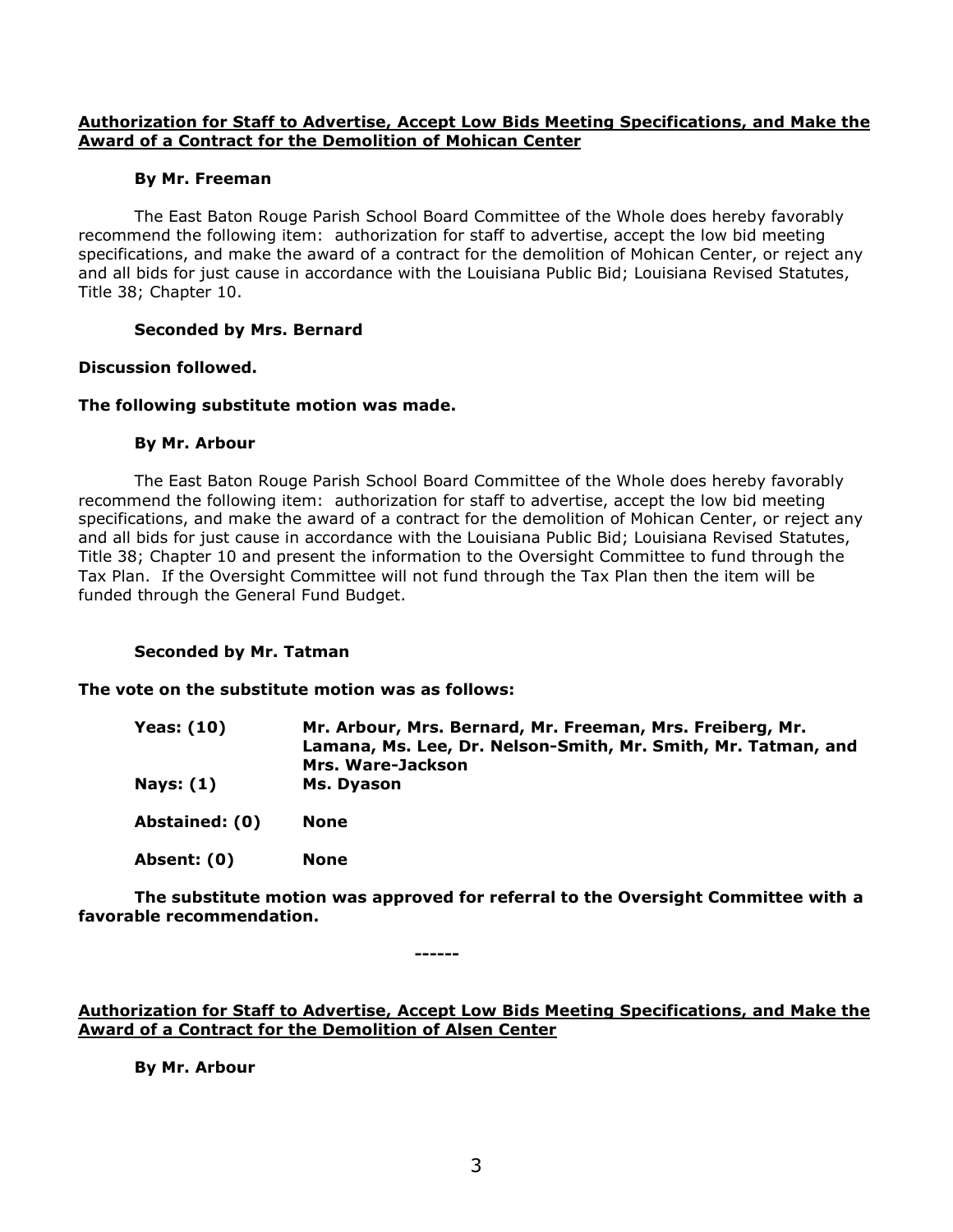The East Baton Rouge Parish School Board Committee of the Whole does hereby favorably recommend the following item: authorization for staff to advertise, accept the low bid meeting specifications, and make the award of a contract for the demolition of Alsen Center, or reject any and all bids for just cause in accordance with the Louisiana Public Bid; Louisiana Revised Statutes, Title 38; Chapter 10 and present the information to the Oversight Committee to fund through the Tax Plan. If the Oversight Committee will not fund through the Tax Plan then the item will be funded through the General Fund Budget.

## **Seconded by Mr. Lamana**

#### **Discussion followed.**

#### **The following substitute motion was made.**

#### **By Ms. Dyason**

The East Baton Rouge Parish School Board Committee of the Whole does hereby favorably recommend the following item: authorization for staff to advertise, accept the low bid meeting specifications, and make the award of a contract for the demolition of Alsen Center, or reject any and all bids for just cause in accordance with the Louisiana Public Bid; Louisiana Revised Statutes, Title 38; Chapter 10 and present the information to the Oversight Committee to fund through the Tax Plan.

#### **Substitute motion failed for lack of a second.**

#### **The vote on the motion was as follows:**

| <b>Yeas: (10)</b> | Mr. Arbour, Mrs. Bernard, Mr. Freeman, Mrs. Freiberg, Mr.<br>Lamana, Ms. Lee, Dr. Nelson-Smith, Mr. Smith, Mr. Tatman, and<br>Mrs. Ware-Jackson |
|-------------------|-------------------------------------------------------------------------------------------------------------------------------------------------|
| Nays: (1)         | Ms. Dyason                                                                                                                                      |
| Abstained: (0)    | <b>None</b>                                                                                                                                     |
| Absent: (0)       | <b>None</b>                                                                                                                                     |

## **The motion was approved for referral to the Oversight Committee with a favorable recommendation.**

**------**

## **Two-Year Extension of Contract**

#### **By Mr. Freeman**

The East Baton Rouge Parish School Board Committee of the Whole does hereby favorably recommend the following item: approval of a two-year extension of the Management Services Agreement between the East Baton Rouge Parish School Board and ARAMARK Management Services Limited Partnership to provide management services until February 29, 2016.

## **Seconded by Mr. Lamana**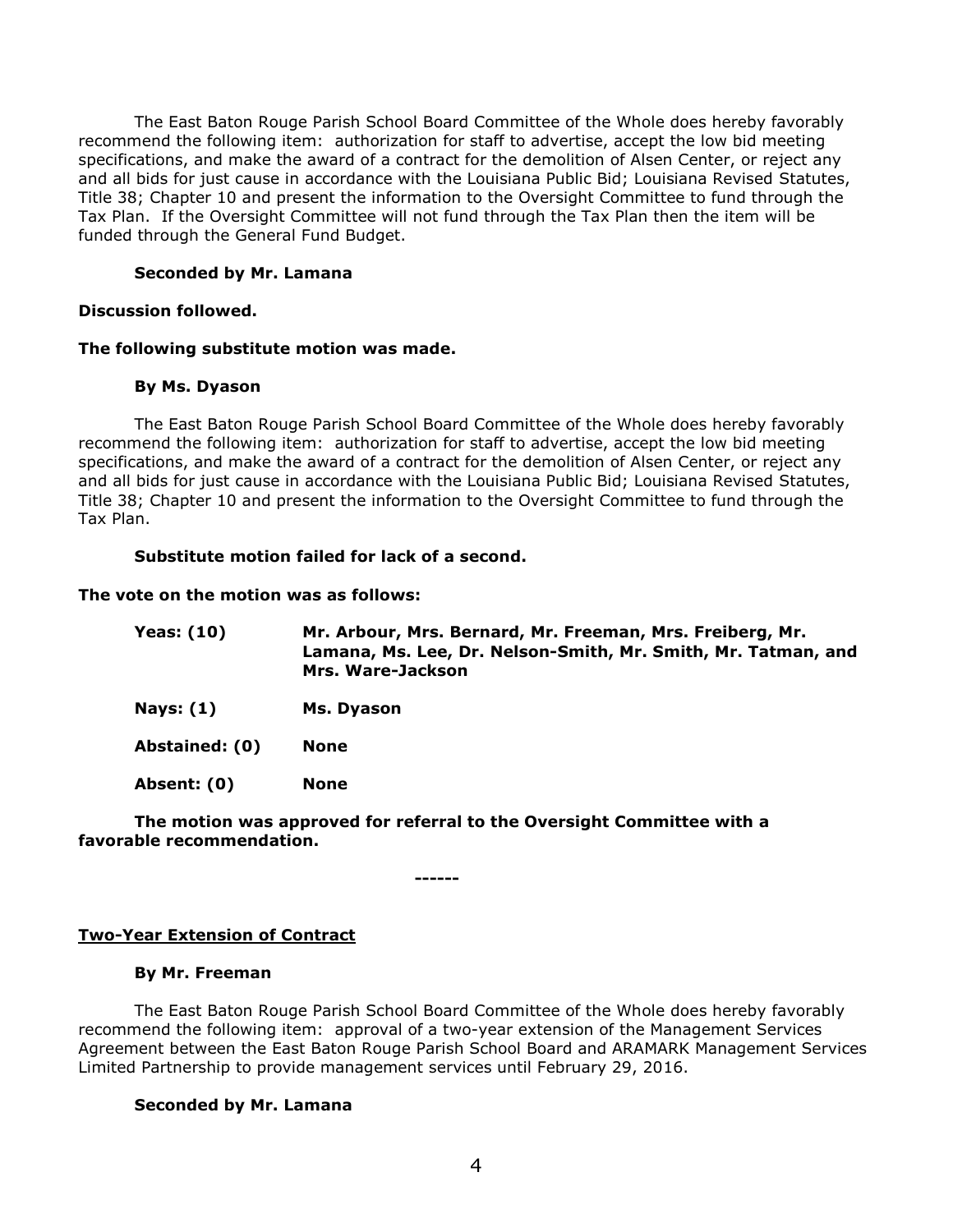**The vote on the motion was as follows:**

| Yeas: $(9)$      | Mr. Arbour, Mrs. Dyason, Mr. Freeman, Mrs. Freiberg, Mr.<br>Lamana, Ms. Lee, Dr. Nelson-Smith Mr. Smith, and Mr. Tatman |
|------------------|-------------------------------------------------------------------------------------------------------------------------|
| <b>Nays: (2)</b> | Mrs. Bernard, and Mrs. Ware-Jackson                                                                                     |
| Abstained: (0)   | None                                                                                                                    |
| Absent: (0)      | None                                                                                                                    |

**The motion was favorably recommended.**

**------**

## **Finance**

### **The following items were presented to the East Baton Rouge Parish School Board Committee of the Whole by the Superintendent and staff:**

## **Contract for Professional Development Services**

#### **By Mr. Arbour**

The East Baton Rouge Parish School Board Committee of the Whole does hereby favorably recommend the following item: approval of a contract for Professional Development Services, including Data Analysis and reporting as part of a Comprehensive Assessment Program from ECRA Group, for the Diocese of Baton Rouge using Title II allocations. The amount requested is \$14,000.00 for the period of January – June 2012.

#### **Seconded by Ms. Lee**

#### **The vote on the motion was as follows:**

| Yeas: (10) | Mr. Arbour, Mrs. Bernard, Mrs. Dyason, Mr. Freeman, Mrs.       |
|------------|----------------------------------------------------------------|
|            | Freiberg, Mr. Lamana, Ms. Lee, Mr. Smith, Mr. Tatman, and Mrs. |
|            | Ware-Jackson                                                   |

- **Nays: (1) Dr. Nelson-Smith**
- **Abstained: (0) None**
- **Absent: (0) None**

**The motion was favorably recommended.**

**------**

## **Contract for Professional Development Services**

**By Mr. Arbour**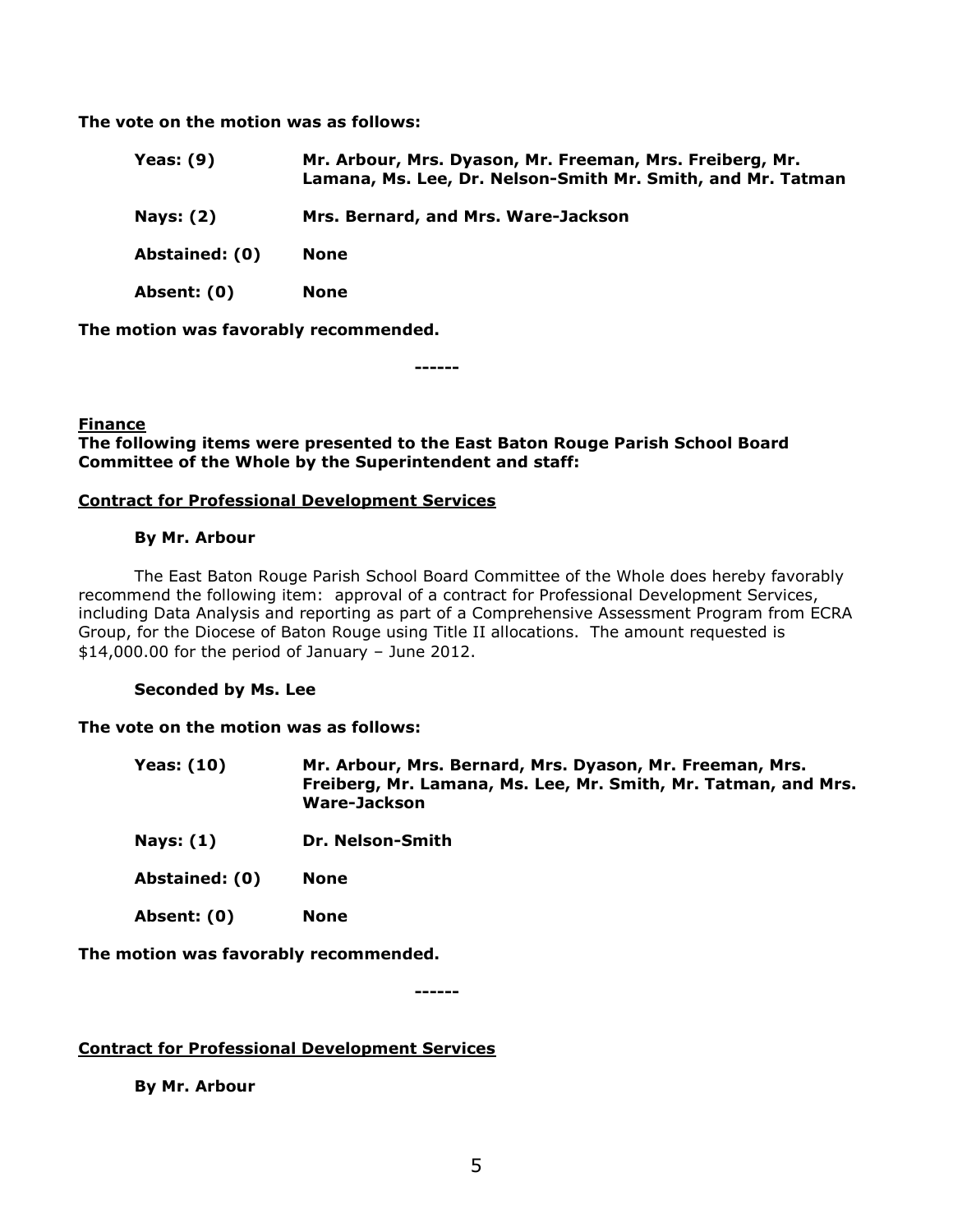The East Baton Rouge Parish School Board Committee of the Whole does hereby favorably recommend the following item: approval of a contract for Professional Development Services, including materials for interim-assessments and workshop sessions on Data-Driven Decision Making, for Children's Charter in the amount of \$25,000.00 for school year 2011-2012.

#### **Seconded by Ms. Lee**

#### **The vote on the motion was as follows:**

| <b>Yeas: (10)</b> | Mr. Arbour, Mrs. Bernard, Mrs. Dyason, Mr. Freeman, Mrs.       |
|-------------------|----------------------------------------------------------------|
|                   | Freiberg, Mr. Lamana, Ms. Lee, Mr. Smith, Mr. Tatman, and Mrs. |
|                   | Ware-Jackson                                                   |
|                   |                                                                |

**Nays: (1) Dr. Nelson-Smith**

**Abstained: (0) None**

**Absent: (0) None**

**The motion was favorably recommended.**

**------**

#### **Accept Items #4, #5, #6, and #7** *In Globo*

#### **By Mr. Freeman**

The East Baton Rouge Parish School Board Committee of the Whole does hereby accept the Finance Items #4, #5, #6, and #7 *In Globo.*

#### **Seconded by Mr. Arbour**

**Comments were requested from the audience and from the Board. No comments were forthcoming and therefore the motion was accepted and declared to be approve.** 

**------**

#### **Contracts and Budget**

#### **By Mr. Arbour**

The East Baton Rouge Parish School Board Committee of the Whole does hereby favorably recommend the following contracts and budget: approval of a contract between the East Baton Rouge Parish School Board and 4). Pediatric Services of America, Inc. d/b/a PSA Healthcare for the period of August 10, 2011, through May 23, 2012; 5). Healing Home Health, Inc. for the period of August 10, 2011, through July 18, 2012; 6). 2011-2012 Textbook Fund Budget for the purchases of textbooks for the period of July 1, 2011, to June 30, 2012; and 7). the Board of Education of the Jefferson County, Kentucky, d/b/a Jefferson County Public Schools, for the school year 2011-2012.

#### **Seconded by Ms. Lee**

#### **The vote on the motion was as follows:**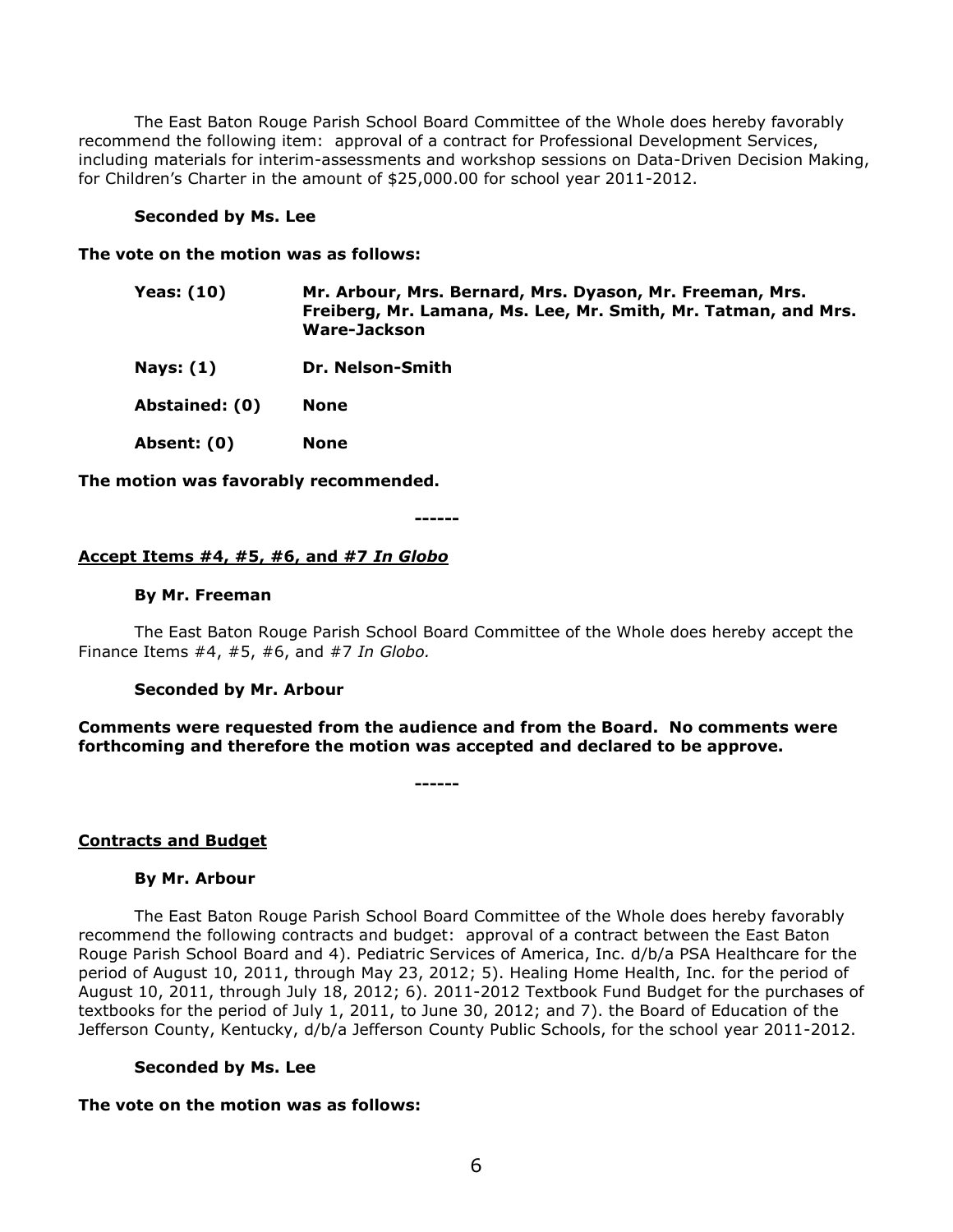| <b>Yeas: (10)</b> | Mr. Arbour, Mrs. Bernard, Mrs. Dyason, Mr. Freeman, Mrs.<br>Freiberg, Mr. Lamana, Ms. Lee, Mr. Smith, Mr. Tatman, and Mrs.<br><b>Ware-Jackson</b> |
|-------------------|---------------------------------------------------------------------------------------------------------------------------------------------------|
| Nays: $(1)$       | Dr. Nelson-Smith                                                                                                                                  |
| Abstained: (0)    | <b>None</b>                                                                                                                                       |
| Absent: (0)       | <b>None</b>                                                                                                                                       |

**The motion was favorably recommended.**

**------**

## **Instructional/Pupil Services The following items were presented to the East Baton Rouge Parish School Board Committee of the Whole by the Superintendent and staff:**

## **Contract with EBR City/Parish Government**

#### **By Ms. Dyason**

The East Baton Rouge Parish School Board Committee of the Whole does hereby favorably recommend the following contract: approval of a contract between the East Baton Rouge Parish School System (EBRPSS) and EBR City/Parish Government to allow the EBRPSS' Adult and Continuing Education Department to provide adult education classes for inmates in the EBR Parish Prison from January 1, 2012, through December 31, 2012.

## **Seconded by Mrs. Freiberg**

#### **Favorably recommended by a vote of all the members.**

**------**

**Other Items The following items were presented to the East Baton Rouge Parish School Board Committee of the Whole by the Superintendent and staff:**

#### **Board Policy Changes By Mr. Arbour**

The East Baton Rouge Parish School Board Committee of the Whole does hereby favorably recommend the following item: approval of Board policy changes.

## **Seconded by Ms. Dyason**

#### **Favorably recommended by a vote of all the members.**

**------**